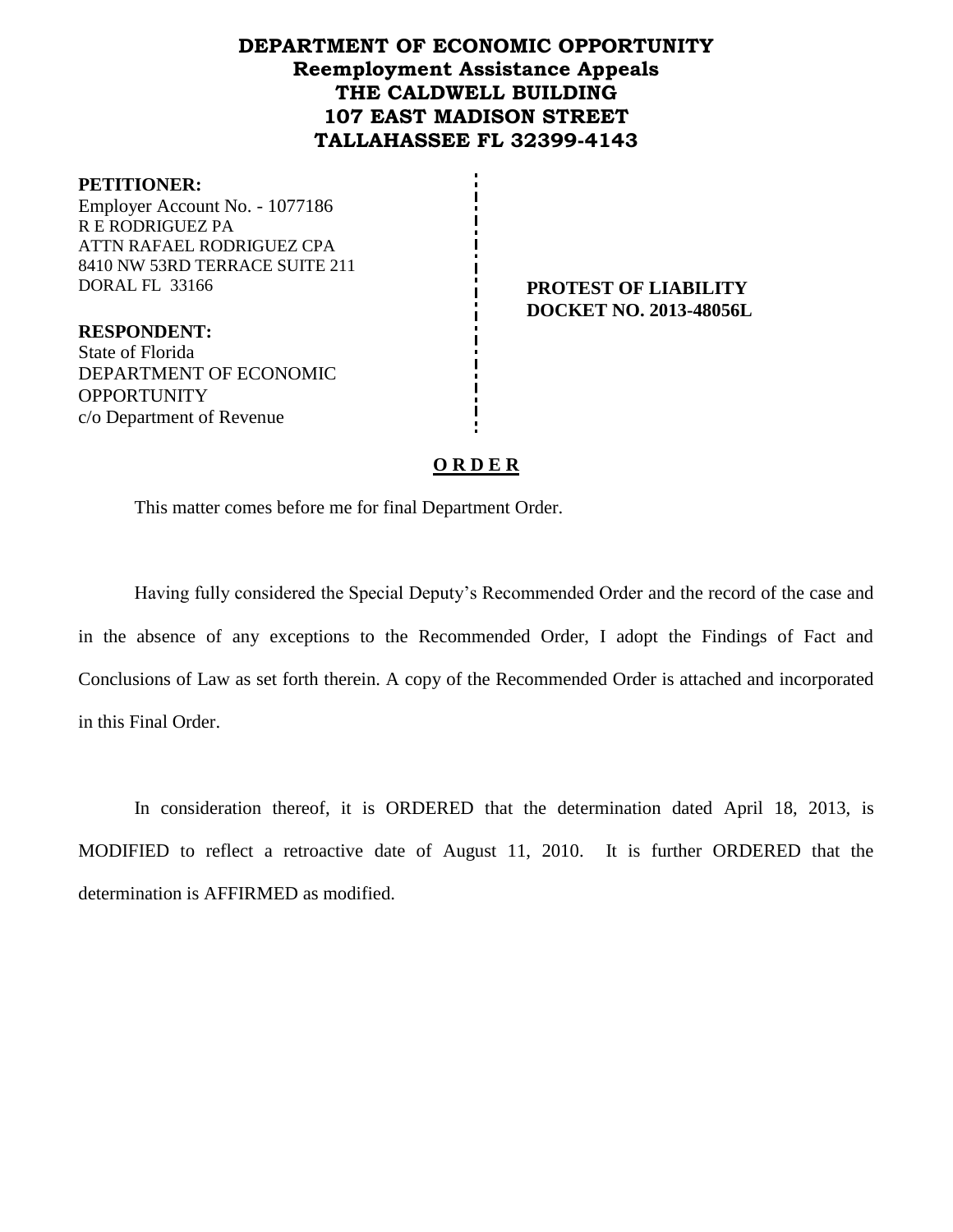#### **JUDICIAL REVIEW**

Any request for judicial review must be initiated within 30 days of the date the Order was filed. Judicial review is commenced by filing one copy of a *Notice of Appeal* with the DEPARTMENT OF ECONOMIC OPPORTUNITY at the address shown at the top of this Order and a second copy, with filing fees prescribed by law, with the appropriate District Court of Appeal. It is the responsibility of the party appealing to the Court to prepare a transcript of the record. If no court reporter was at the hearing, the transcript must be prepared from a copy of the Special Deputy's hearing recording, which may be requested from the Office of Appeals.

Cualquier solicitud para revisión judicial debe ser iniciada dentro de los 30 días a partir de la fecha en que la Orden fue registrada. La revisión judicial se comienza al registrar una copia de un *Aviso de Apelación* con la Agencia para la Innovación de la Fuerza Laboral [*DEPARTMENT OF ECONOMIC OPPORTUNITY]* en la dirección que aparece en la parte superior de este *Orden* y una segunda copia, con los honorarios de registro prescritos por la ley, con el Tribunal Distrital de Apelaciones pertinente. Es la responsabilidad de la parte apelando al tribunal la de preparar una transcripción del registro. Si en la audiencia no se encontraba ningún estenógrafo registrado en los tribunales, la transcripción debe ser preparada de una copia de la grabación de la audiencia del Delegado Especial [*Special Deputy*], la cual puede ser solicitada de la Oficina de Apelaciones.

Nenpòt demann pou yon revizyon jiridik fèt pou l kòmanse lan yon peryòd 30 jou apati de dat ke Lòd la te depoze a. Revizyon jiridik la kòmanse avèk depo yon kopi yon *Avi Dapèl* ki voye bay DEPARTMENT OF ECONOMIC OPPORTUNITY lan nan adrès ki parèt pi wo a, lan tèt *Lòd* sa a e yon dezyèm kopi, avèk frè depo ki preskri pa lalwa, bay Kou Dapèl Distrik apwopriye a. Se responsabilite pati k ap prezante apèl la bay Tribinal la pou l prepare yon kopi dosye a. Si pa te gen yon stenograf lan seyans lan, kopi a fèt pou l prepare apati de kopi anrejistreman seyans lan ke Adjwen Spesyal la te fè a, e ke w ka mande Biwo Dapèl la voye pou ou.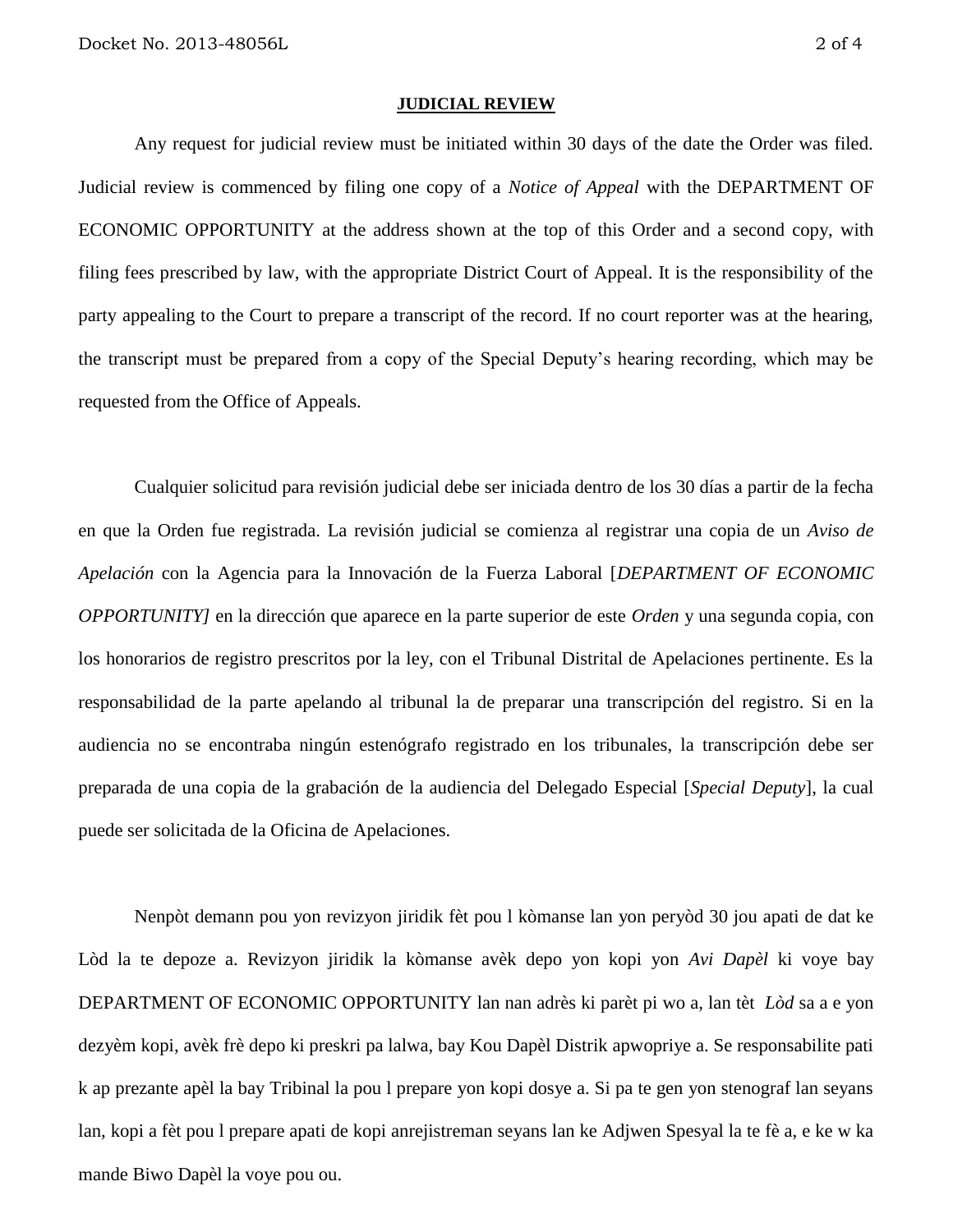DONE and ORDERED at Tallahassee, Florida, this \_\_\_\_\_\_\_ day of **September, 2013**.



Altemese Smith, Bureau Chief, Reemployment Assistance Program DEPARTMENT OF ECONOMIC OPPORTUNITY

FILED ON THIS DATE PURSUANT TO § 120.52, FLORIDA STATUTES, WITH THE DESIGNATED DEPARTMENT CLERK, RECEIPT OF WHICH IS HEREBY ACKNOWLEDGED.

 $\overline{\phantom{a}}$  ,  $\overline{\phantom{a}}$  ,  $\overline{\phantom{a}}$  ,  $\overline{\phantom{a}}$  ,  $\overline{\phantom{a}}$  ,  $\overline{\phantom{a}}$  ,  $\overline{\phantom{a}}$  ,  $\overline{\phantom{a}}$ DEPUTY CLERK DATE

#### **CERTIFICATE OF SERVICE**

**I HEREBY CERTIFY that true and correct copies of the foregoing Final Order have been furnished to the persons listed below in the manner described, on the \_\_\_\_\_\_\_ day of September, 2013**.

Shoner D. Bans

SHANEDRA Y. BARNES, Special Deputy Clerk DEPARTMENT OF ECONOMIC OPPORTUNITY Reemployment Assistance Appeals 107 EAST MADISON STREET TALLAHASSEE FL 32399-4143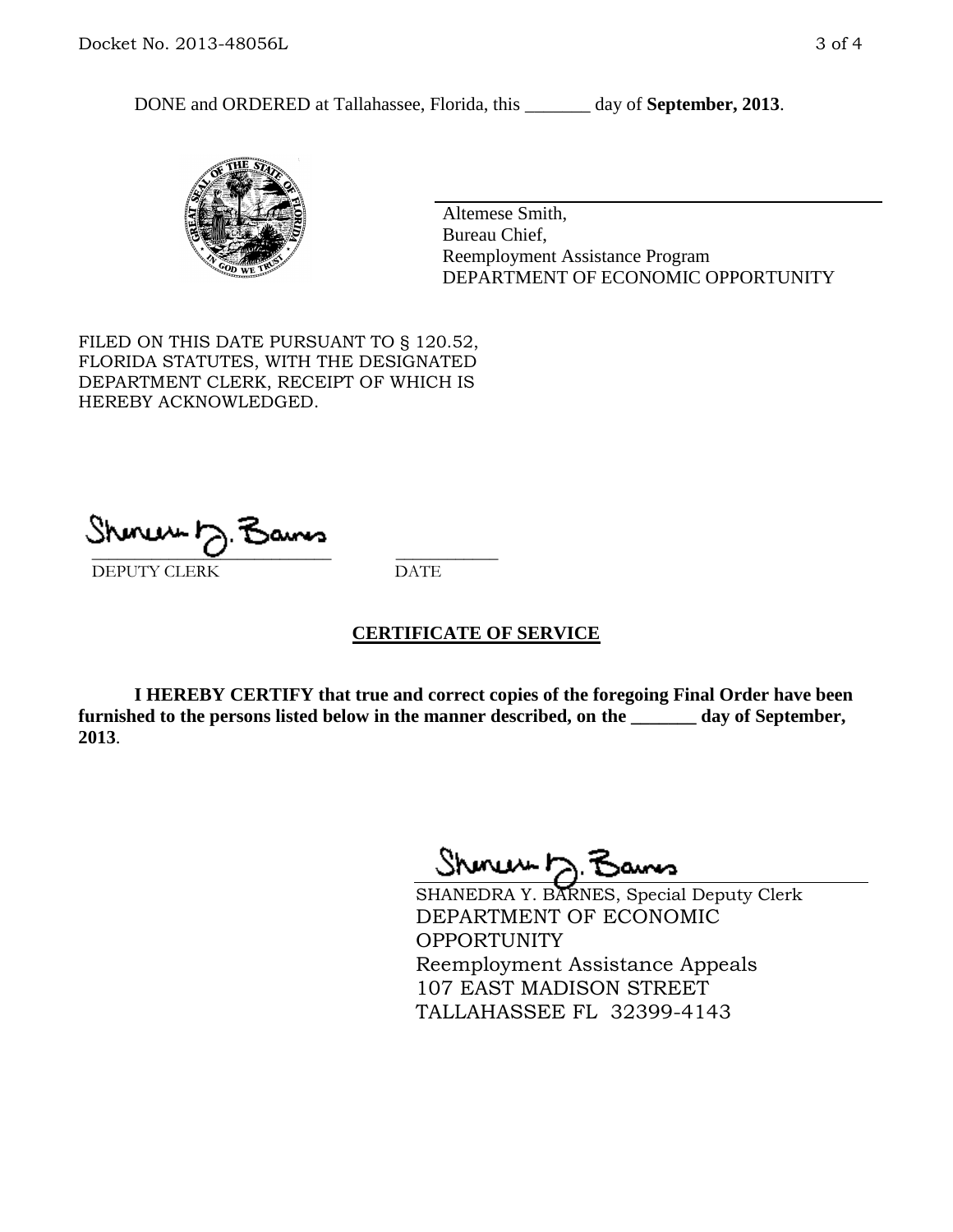By U.S. Mail:

 R E RODRIGUEZ PA ATTN RAFAEL RODRIGUEZ CPA 8410 NW 53RD TERRACE SUITE 211 DORAL FL 33166

#### MAURO BARDIER 4760 SW 5TH STREET CORAL GABLES FL 33134-1448

DEPARTMENT OF REVENUE ATTN: JODY BURKE 4230-D LAFAYETTE ST. MARIANNA, FL 32446

DEPARTMENT OF REVENUE ATTN: MYRA TAYLOR PO BOX 6417 TALLAHASSEE FL 32314-6417

State of Florida DEPARTMENT OF ECONOMIC OPPORTUNITY c/o Department of Revenue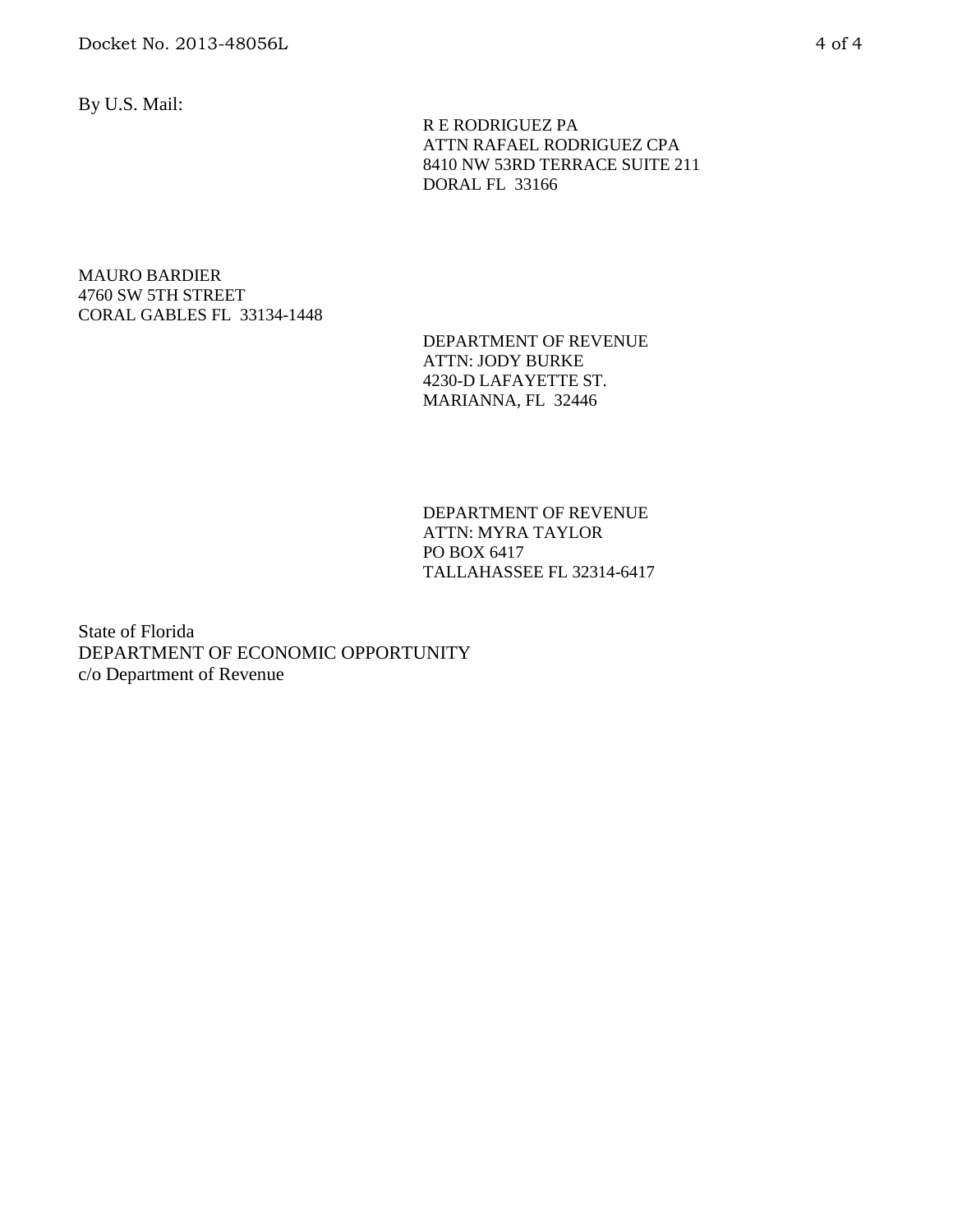#### **DEPARTMENT OF ECONOMIC OPPORTUNITY Reemployment Assistance Appeals**

MSC 347 CALDWELL BUILDING 107 EAST MADISON STREET TALLAHASSEE FL 32399-4143

| <b>PETITIONER:</b> |
|--------------------|
|--------------------|

Employer Account No. - 1077186 R E RODRIGUEZ PA ATTN RAFAEL RODRIGUEZ CPA SUITE C102 8405 NW 53RD STREET MIAMI FL 33166-4542

> **PROTEST OF LIABILITY DOCKET NO. 2013-48056L**

**RESPONDENT:** State of Florida DEPARTMENT OF ECONOMIC **OPPORTUNITY** c/o Department of Revenue

# **RECOMMENDED ORDER OF SPECIAL DEPUTY**

TO: Altemese Smith, Bureau Chief, Reemployment Assistance Program DEPARTMENT OF ECONOMIC OPPORTUNITY

This matter comes before the undersigned Special Deputy pursuant to the Petitioner's protest of the Respondent's determination dated April 18, 2013.

After due notice to the parties, a telephone hearing was held on August 7, 2013. The Petitioner, represented by its president, appeared and testified. The Respondent, represented by a Department of Revenue Senior Tax Specialist, appeared and testified. The Joined Party appeared and testified.

The record of the case, including the recording of the hearing and any exhibits submitted in evidence, is herewith transmitted. Proposed Findings of Fact and Conclusions of Law were not received.

#### **Issue:**

Whether services performed for the Petitioner by the Joined Party and other individuals working as computer draftsmen, constitute insured employment pursuant to Sections 443.036(19), 443.036(21); 443.1216, Florida Statutes, and if so, the effective date of the liability.

#### **Findings of Fact:**

- 1. The Petitioner, R E Rodriguez, P.A., is incorporated as a professional association to operate the accounting practice of a Certified Public Accountant, Raphael Rodriguez, the Petitioner's president. Raphael Rodriguez is also president of another company, Don Rice Company, LLC, which is involved in the sale of machinery that is used in the rice industry.
- 2. In addition to its accounting practice the Petitioner conducts feasibility studies and marketing research for its clients. The feasibility studies require computer-aided design or drafting. The Joined Party had performed services in sales for Don Rice Company, LLC. The Joined Party had experience in computer-aided design and applied for work with the Petitioner in August 2010.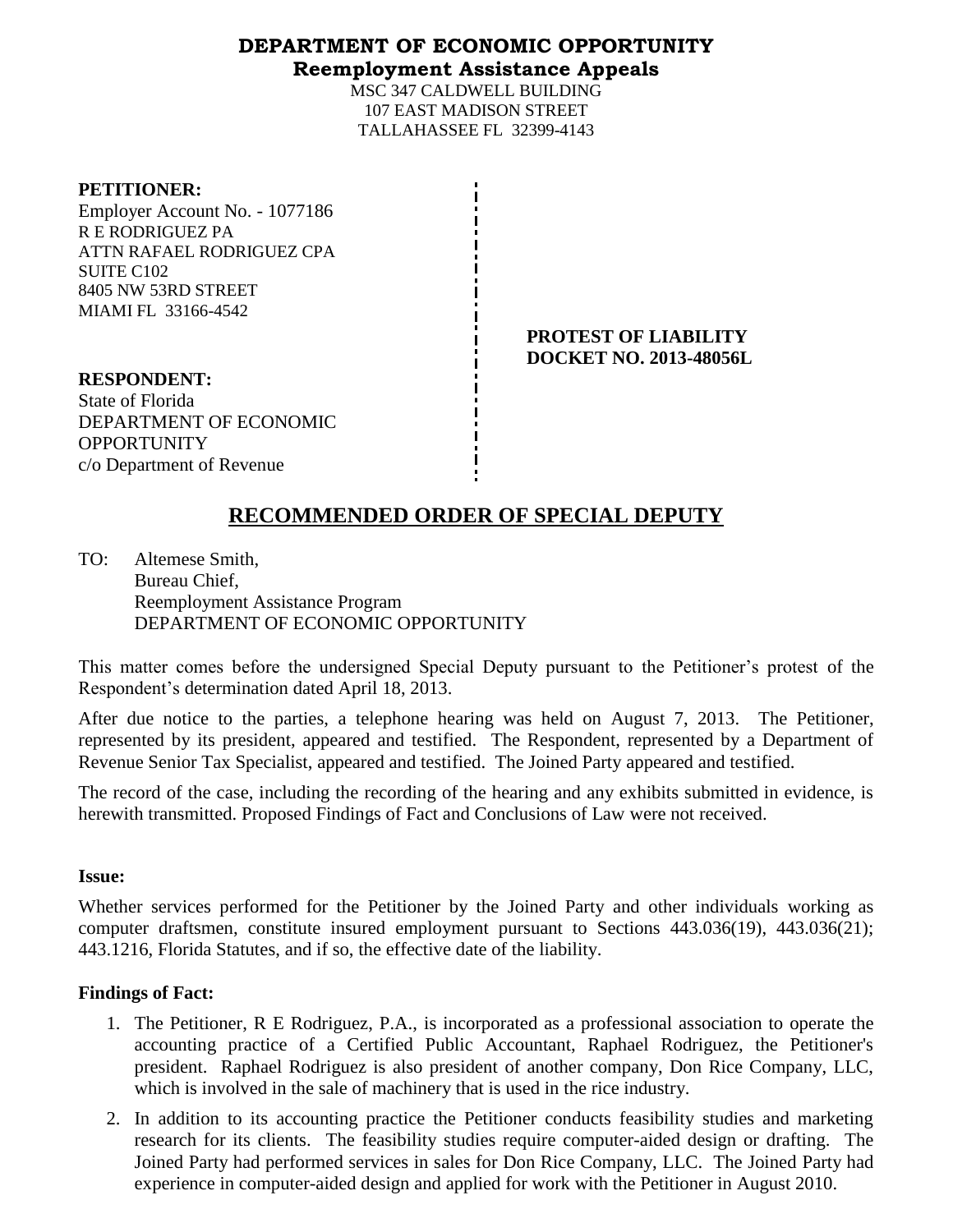- 3. The Petitioner offered work to the Joined Party and informed the Joined Party that the hours of the business were from 8 AM until 5 PM, Monday through Friday, that the Joined Party was restricted to working no more than seven hours a day, that the Petitioner would pay the Joined Party \$15 per hour, and that the Joined Party would be paid as an independent contractor. The Joined Party accepted the offer and began work on or about August 11, 2010. The parties did not enter into any written agreement or contract.
- 4. All of the Joined Party's work was performed in the Petitioner's office. The Petitioner provided the work space, a desk, a computer, a printer, and all other equipment and supplies that were needed to perform the work. The Joined Party was not required to provide any equipment, tools, or supplies and did not have any expenses in connection with the work.
- 5. The Joined Party was required to personally perform the work. He was not allowed to hire others to assist him or to perform the work for him. The Joined Party was not allowed to perform drafting work for others or to perform services for a competitor.
- 6. The Petitioner did not provide the Joined Party with a key to the Petitioner's office and the Joined Party was restricted to working only during the Petitioner's regular business hours. The Joined Party was allowed to take a thirty minute lunch break each day.
- 7. The Joined Party's regular work schedule was thirty-five hours per week amounting to a weekly pay of \$525. The Joined Party did not work on holidays but was paid by the Petitioner for the holidays. The Joined Party did not receive any other fringe benefits such as paid vacations or health insurance.
- 8. The Joined Party was usually paid by check drawn against the bank account of the Petitioner. On at least three occasions the Petitioner paid the Joined Party from the bank account of Don Rice Company, LLC due to the availability of funds. On several occasions the Joined Party requested to be paid in cash and the Petitioner complied. No payroll taxes were withheld from the Joined Parties earnings. At the end of each year the Petitioner reported the Joined Party's earnings to the Internal Revenue Service on Form 1099-MISC as "other income."
- 9. The Joined Party's work was reviewed by the Petitioner's president. On occasion the president criticized the Joined Party's work and directed the Joined Party to make changes. The Joined Party complied.
- 10. Either party had the right to terminate the relationship at any time without incurring liability for breach of contract. The Petitioner terminated the relationship on January 18, 2013, due to lack of work.
- 11. The Joined Party filed a claim for reemployment assistance benefits effective January 13, 2013. When the Joined Party did not receive credit for his earnings with the Petitioner a *Request for Reconsideration of Monetary Determination* was filed and an investigation was assigned to the Department of Revenue to determine if the Joined Party performed services for the Petitioner as an employee or as an independent contractor.
- 12. On April 18, 2013, the Department of Revenue issued a determination holding that the Joined Party and other individuals performing services for the Petitioner as computer design are the Petitioner's employees retroactive to January 1, 2011. The Petitioner filed a timely protest.

## **Conclusions of Law:**

13. The issue in this case, whether services performed for the Petitioner constitute employment subject to the Florida Reemployment Assistance Program Law, is governed by Chapter 443, Florida Statutes. Section 443.1216(1)(a)2., Florida Statutes, provides that employment subject to the chapter includes service performed by individuals under the usual common law rules applicable in determining an employer-employee relationship.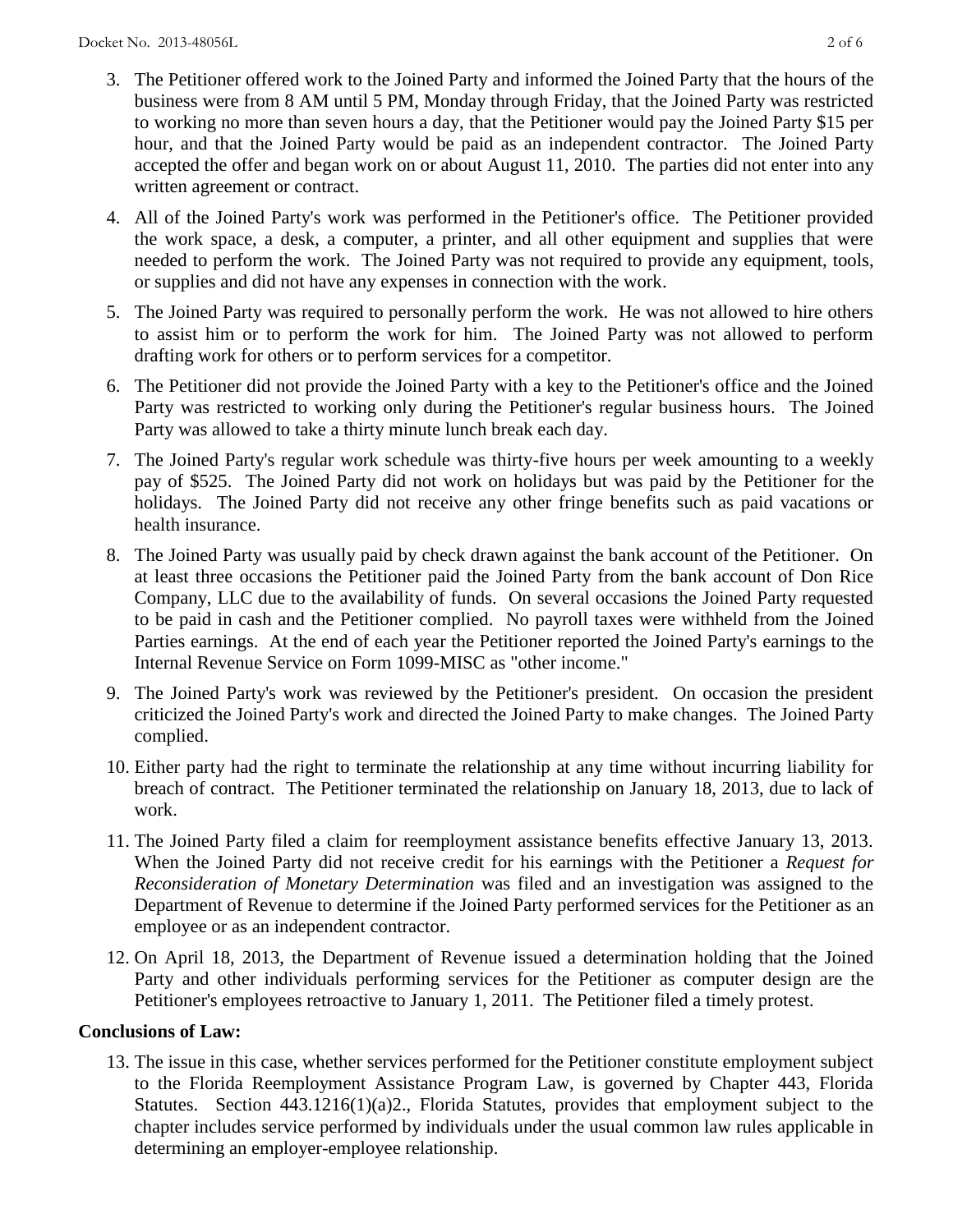- 14. The Supreme Court of the United States held that the term "usual common law rules" is to be used in a generic sense to mean the "standards developed by the courts through the years of adjudication." United States v. W.M. Webb, Inc., 397 U.S. 179 (1970).
- 15. The Supreme Court of Florida adopted and approved the tests in 1 Restatement of Law, Agency 2d Section 220 (1958), for use to determine if an employment relationship exists. See Cantor v. Cochran, 184 So.2d 173 (Fla. 1966); Miami Herald Publishing Co. v. Kendall, 88 So.2d 276 (Fla. 1956); Magarian v. Southern Fruit Distributors, 1 So.2d 858 (Fla. 1941); see also Kane Furniture Corp. v. R. Miranda, 506 So.2d 1061 (Fla. 2d DCA 1987). In Brayshaw v. Agency for Workforce Innovation, et al; 58 So.3d 301 (Fla. 1st DCA 2011) the court stated that the statute does not refer to other rules or factors for determining the employment relationship and, therefore, the Department is limited to applying only Florida common law in determining the nature of an employment relationship.
- 16. Restatement of Law is a publication, prepared under the auspices of the American Law Institute, which explains the meaning of the law with regard to various court rulings. The Restatement sets forth a nonexclusive list of factors that are to be considered when judging whether a relationship is an employment relationship or an independent contractor relationship.
- 17. 1 Restatement of Law, Agency 2d Section 220 (1958) provides:
	- (1) A servant is a person employed to perform services for another and who, in the performance of the services, is subject to the other's control or right of control.
	- (2) The following matters of fact, among others, are to be considered:
		- (a) the extent of control which, by the agreement, the business may exercise over the details of the work;
		- (b) whether or not the one employed is engaged in a distinct occupation or business;
		- (c) the kind of occupation, with reference to whether, in the locality, the work is usually done under the direction of the employer or by a specialist without supervision;
		- (d) the skill required in the particular occupation;
		- (e) whether the employer or the worker supplies the instrumentalities, tools, and the place of work for the person doing the work;
		- (f) the length of time for which the person is employed;
		- (g) the method of payment, whether by the time or by the job;
		- (h) whether or not the work is a part of the regular business of the employer;
		- (i) whether or not the parties believe they are creating the relation of master and servant;
		- (j) whether the principal is or is not in business.
- 18. Comments in the Restatement explain that the word "servant" does not exclusively connote manual labor, and the word "employee" has largely replaced "servant" in statutes dealing with various aspects of the working relationship between two parties.
- 19. In Department of Health and Rehabilitative Services v. Department of Labor & Employment Security, 472 So.2d 1284 (Fla. 1<sup>st</sup> DCA 1985) the court confirmed that the factors listed in the Restatement are the proper factors to be considered in determining whether an employer-employee relationship exists. However, in citing La Grande v. B&L Services, Inc., 432 So.2d 1364, 1366 (Fla.  $1<sup>st</sup> DCA$  1983), the court acknowledged that the question of whether a person is properly classified an employee or an independent contractor often can not be answered by reference to "hard and fast" rules, but rather must be addressed on a case-by-case basis.
- 20. The only agreement between the parties is the verbal agreement created by the Petitioner at the time of hire. At the time of hire the Petitioner told the Joined Party that the Joined Party would be paid as an independent contractor. The Florida Supreme Court has held that in determining the status of a working relationship, the agreement between the parties should be examined if there is one. The agreement should be honored, unless other provisions of the agreement, or the actual practice of the parties, demonstrate that the agreement is not a valid indicator of the status of the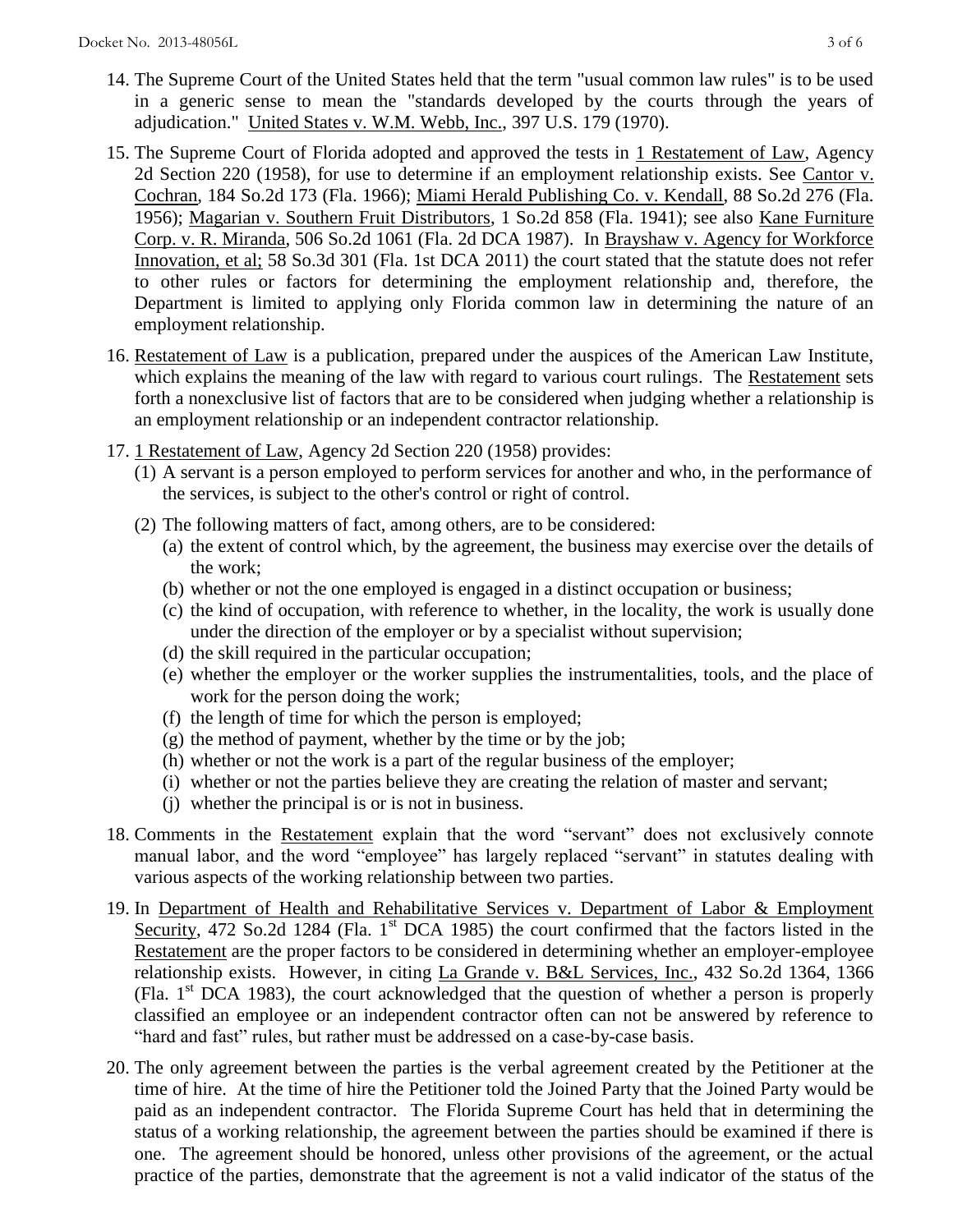working relationship. Keith v. News & Sun Sentinel Co., 667 So.2d 167 (Fla. 1995). In Justice v. Belford Trucking Company, Inc., 272 So.2d 131 (Fla. 1972), a case involving an independent contractor agreement which specified that the worker was not to be considered the employee of the employing unit at any time, under any circumstances, or for any purpose, the Florida Supreme Court commented "while the obvious purpose to be accomplished by this document was to evince an independent contractor status, such status depends not on the statements of the parties but upon all the circumstances of their dealings with each other."

- 21. The Petitioner asserts that the work performed by the Joined Party was not part of the Petitioner's business, accounting. However, the Petitioner testified that the Petitioner's business includes performing feasibility studies for the Petitioner's clients. Thus, feasibility studies which require computer-aided design are part of the Petitioner's business. The Joined Party performed the work at the Petitioner's location and the Petitioner provided everything that was needed to perform the work. It was not shown that the Joined Party had any expenses in connection with the work, that the Joined Party had an investment in a business, that the Joined Party offered services to the general public, or that the Joined Party was at risk of suffering a financial loss from performing services.
- 22. Computer-aided design work requires some degree of skill or knowledge. Generally, the greater the skill or special knowledge required to perform the work, the more likely the relationship will be found to be one of independent contractor. Florida Gulf Coast Symphony v. Florida Department of Labor & Employment Sec., 386 So.2d 259 (Fla. 2d DCA 1980) However, in James v. Commissioner, 25 T.C. 1296, 1301 (1956), the court stated in holding that a doctor was an employee of a hospital "The methods by which professional men work are prescribed by the techniques and standards of their professions. No layman should dictate to a lawyer how to try a case or to a doctor how to diagnose a disease. Therefore, the control of an employer over the manner in which professional employees shall conduct the duties of their positions must necessarily be more tenuous and general than the control over the non-professional employees." In University Dental Health Center, Inc. v. Agency for Workforce Innovation, 89 So. 3rd 1139 (Fla. 4th DCA 2012), a case involving a dentist who performed services for a dental office, the court found that the dentist was a highly skilled professional who performed services without supervision, who determined what treatments were necessary, and who determined how to perform the treatments. The court found that the relationship was at-will, that the dental office provided the tools and space for the dentist, that the dental office scheduled the patients, that the dentist could not refuse patients, that the dentist was required to report for work at a particular time, and that the dentist could leave only if there were no scheduled patients. The court determined that the dentist was an employee of the dental office.
- 23. The Joined Party was paid by time worked rather than based on production or by the job. The Petitioner determined the Joined Party's work schedule and the hourly rate of pay. In this manner the Petitioner controlled the financial aspects of the relationship. The fact that the Petitioner chose not to withhold payroll taxes from the pay does not, standing alone, establish an independent contractor relationship. Section 443.1217(1), Florida Statutes, provides that the wages subject to the Reemployment Assistance Program Law include all remuneration for employment including commissions, bonuses, back pay awards, and the cash value of all remuneration in any medium other than cash.
- 24. The Petitioner paid the Joined Party for holidays even though the Joined Party did not work on the holidays. Paid holidays are a fringe benefit that is normally reserved for employment relationships. In addition to the factors enumerated in the Restatement of Law, the provision of employee benefits has been recognized as a factor militating in favor of a conclusion that an employee relationship exists. Harper ex rel. Daley v. Toler, 884 So.2d 1124 (Fla. 2nd DCA 2004).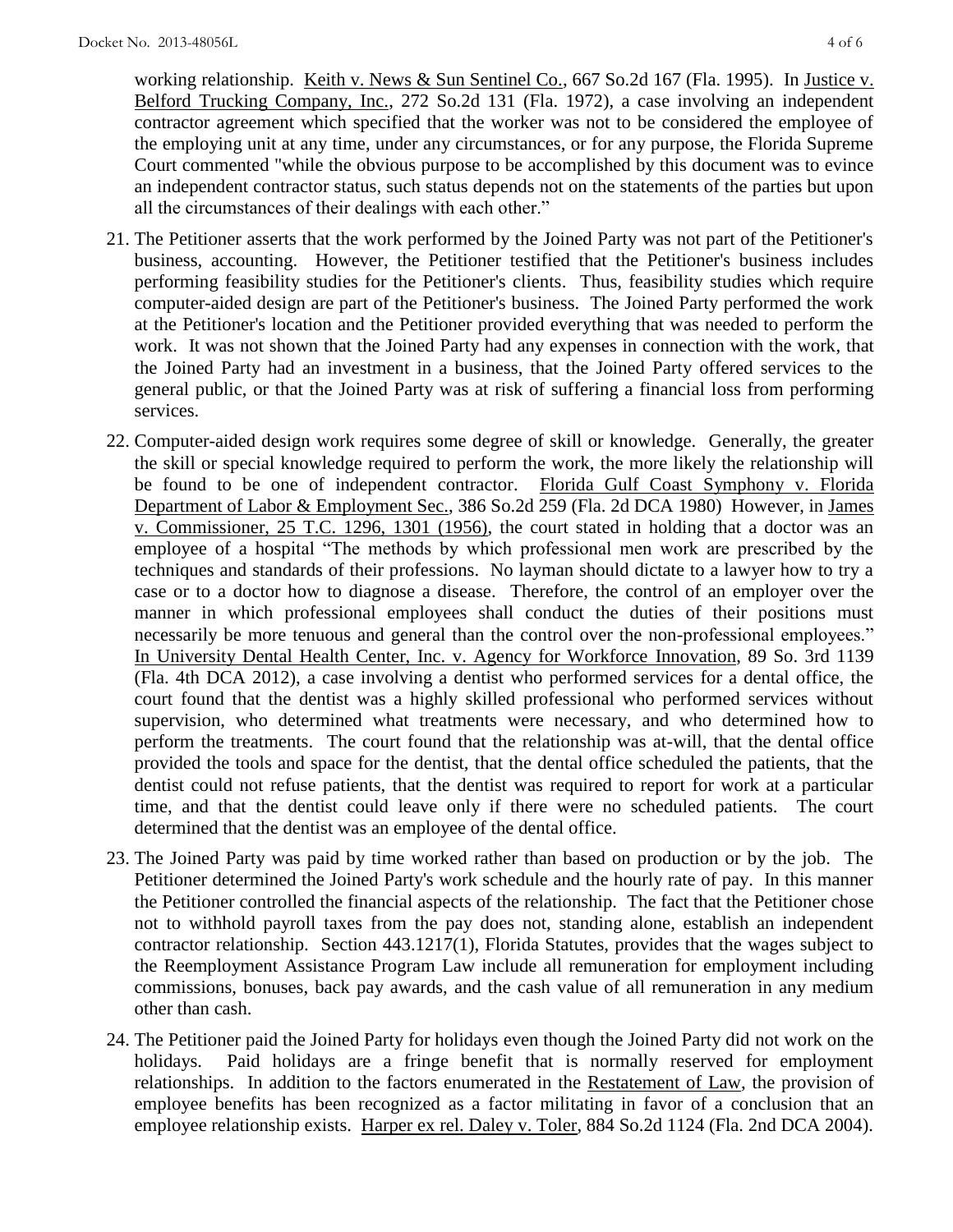- 25. The Joined Party performed services exclusively for the Petitioner from August 2010 until January 2013, a period of approximately two and one-half years. Either party had the right to terminate the relationship at any time without incurring liability for breach of contract. These facts reveal the existence of an at-will relationship of relative permanence. In Cantor v. Cochran, 184 So.2d 173 (Fla. 1966), the court in quoting 1 Larson, Workmens' Compensation Law, Section 44.35 stated: "The power to fire is the power to control. The absolute right to terminate the relationship without liability is not consistent with the concept of independent contractor, under which the contractor should have the legal right to complete the project contracted for and to treat any attempt to prevent completion as a breach of contract."
- 26. The evidence reveals that the Petitioner controlled what work was performed, where it was performed, when it was performed, by whom it was performed, and how it was performed. In Adams v. Department of Labor and Employment Security, 458 So.2d 1161 (Fla. 1st DCA 1984), the Court held that if the person serving is merely subject to the control of the person being served as to the results to be obtained, he is an independent contractor. If the person serving is subject to the control of the person being served as to the means to be used, he is not an independent contractor. It is the right of control, not actual control or interference with the work which is significant in distinguishing between an independent contractor and a servant. The Court also determined that the Department had authority to make a determination applicable not only to the worker whose unemployment benefit application initiated the investigation, but to all similarly situated workers.
- 27. It is concluded that the services performed for the Petitioner by the Joined Party and other individuals as computer-aided designers or draftsmen constitute insured employment. However, the determination of the Department of Revenue is only retroactive to January 1, 2011, while the evidence reveals that the Joined Party performed services beginning on or about August 11, 2010. Thus, the correct retroactive date is August 11, 2010.

**Recommendation:** It is recommended that the determination dated April 18, 2013, be MODIFIED to reflect a retroactive date of August 11, 2010. As modified it is recommended that the determination be AFFIRMED.

Respectfully submitted on August 9, 2013.



R. O. SMITH, Special Deputy Office of Appeals

A party aggrieved by the *Recommended Order* may file written exceptions to the Director at the address shown above within fifteen days of the mailing date of the *Recommended Order*. Any opposing party may file counter exceptions within ten days of the mailing of the original exceptions. A brief in opposition to counter exceptions may be filed within ten days of the mailing of the counter exceptions. Any party initiating such correspondence must send a copy of the correspondence to each party of record and indicate that copies were sent.

Una parte que se vea perjudicada por la *Orden Recomendada* puede registrar excepciones por escrito al Director Designado en la dirección que aparece arriba dentro de quince días a partir de la fecha del envío por correo de la *Orden Recomendada*. Cualquier contraparte puede registrar contra-excepciones dentro de los diez días a partir de la fecha de envió por correo de las excepciones originales. Un sumario en oposición a contra-excepciones puede ser registrado dentro de los diez días a partir de la fecha de envío por correo de las contra-excepciones. Cualquier parte